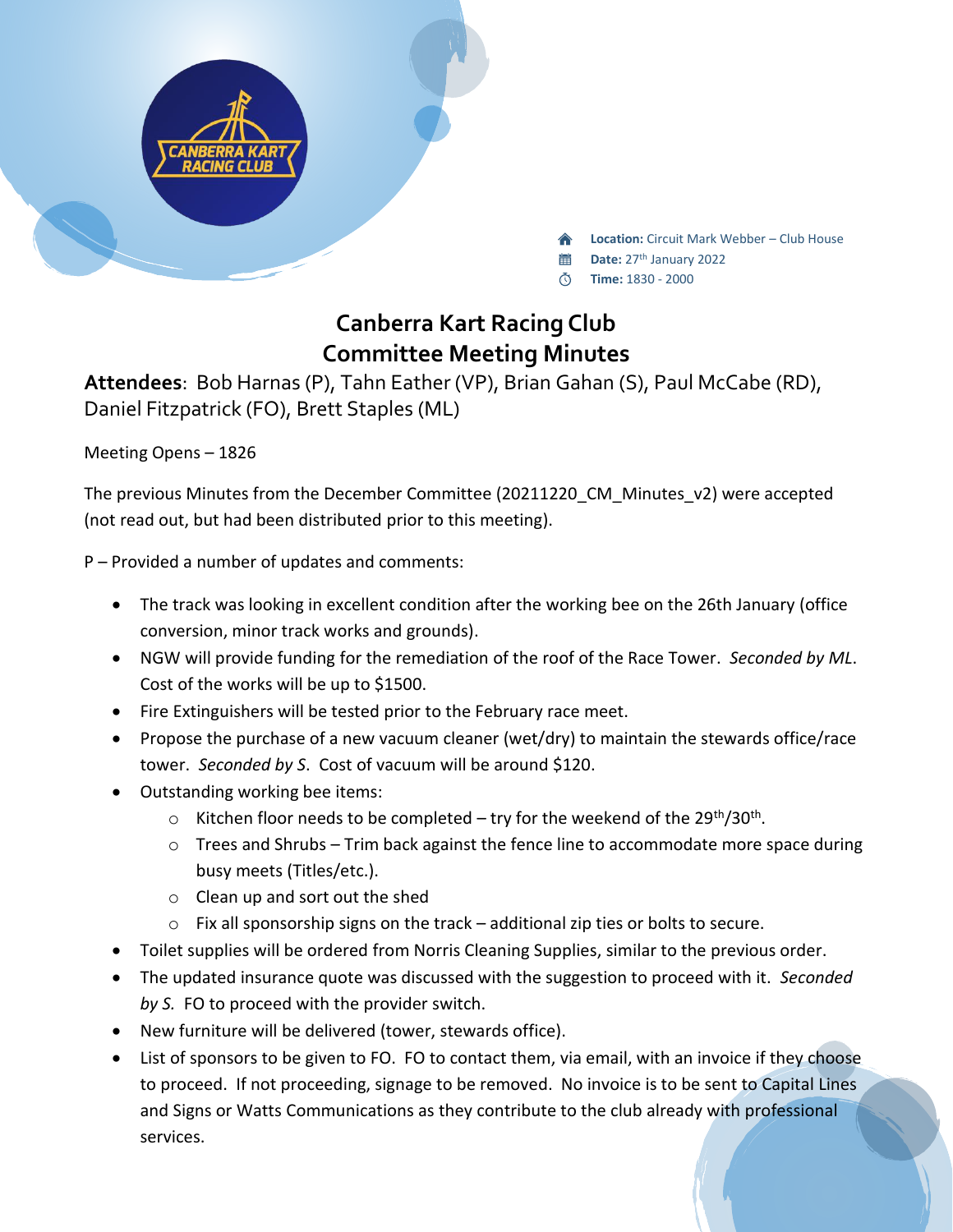

- **Location:** Circuit Mark Webber Club House
- **Date:** 27th January 2022
- **Time:** 1830 2000
- Credit card for the canteen will be obtained by Bob and provided for the purchase of race day canteen supplies.
- OLT issue needs to be resolved with KNSW. RD will draft an email, addressing some other outstanding issues, along questioning whether sufficient for the OLT to be done by a L4.
- The KNSW Membership form needs to be completed ASAP and emailed with the club Constitution. **\*\*COMPLETE 27/1/22\*\***
- Regarding the KNSW invoice for the November meeting (Tas O'Hara) This wasn't our meeting and we shouldn't be paying the invoice.
- Trophies need to be ordered. In the absence of Kristy Saunderson, presentations will need to be done by someone – P to present for now. The suggestion that we engage with Sponsors to have them present race day awards was made. This will be followed up with Sponsors. P will arrange the procurement of the Trophies for Round 1 from the current supplier. The club will look to purchase a number of generic 1<sup>st</sup>, 2<sup>nd</sup>, 3<sup>rd</sup> trophies on bulk and then affix a plaque with the specifics on them after. This will cut down on costs.
- The Motorcycle club will be contacted regarding the drainage (locating/connecting/clearing)
- Reminder that entries are open for Round 1 and to push/promote this to encourage more entries.
- NGW will come in to service the cooling in the main building and potentially install a new GPO to provide a better power solution for it.
- Updates required for website / booking
	- o Not booking in may result in a 3 month ban. **\*\*COMPLETED – On booking page\*\***
	- o Look to add "local hotels" as a subpage
	- $\circ$  Add advice that there will be a General Meeting "1900-2000" next meeting for members should they wish to attend.
- Agreement to introduce a \$500 "deposit bond" when hiring the track. This will be refunded as long as the track is returned to CKRC in the same condition it was provided in (i.e. fences, tyre barriers, bollards returned to their positions and tyres and other prohibited items not dumped at the track).
- FO needs to invoice SEK \$3500 + \$500 deposit bond.
- Need to change the gate code on the Thursday prior to race day.

RD – Provided updates and comments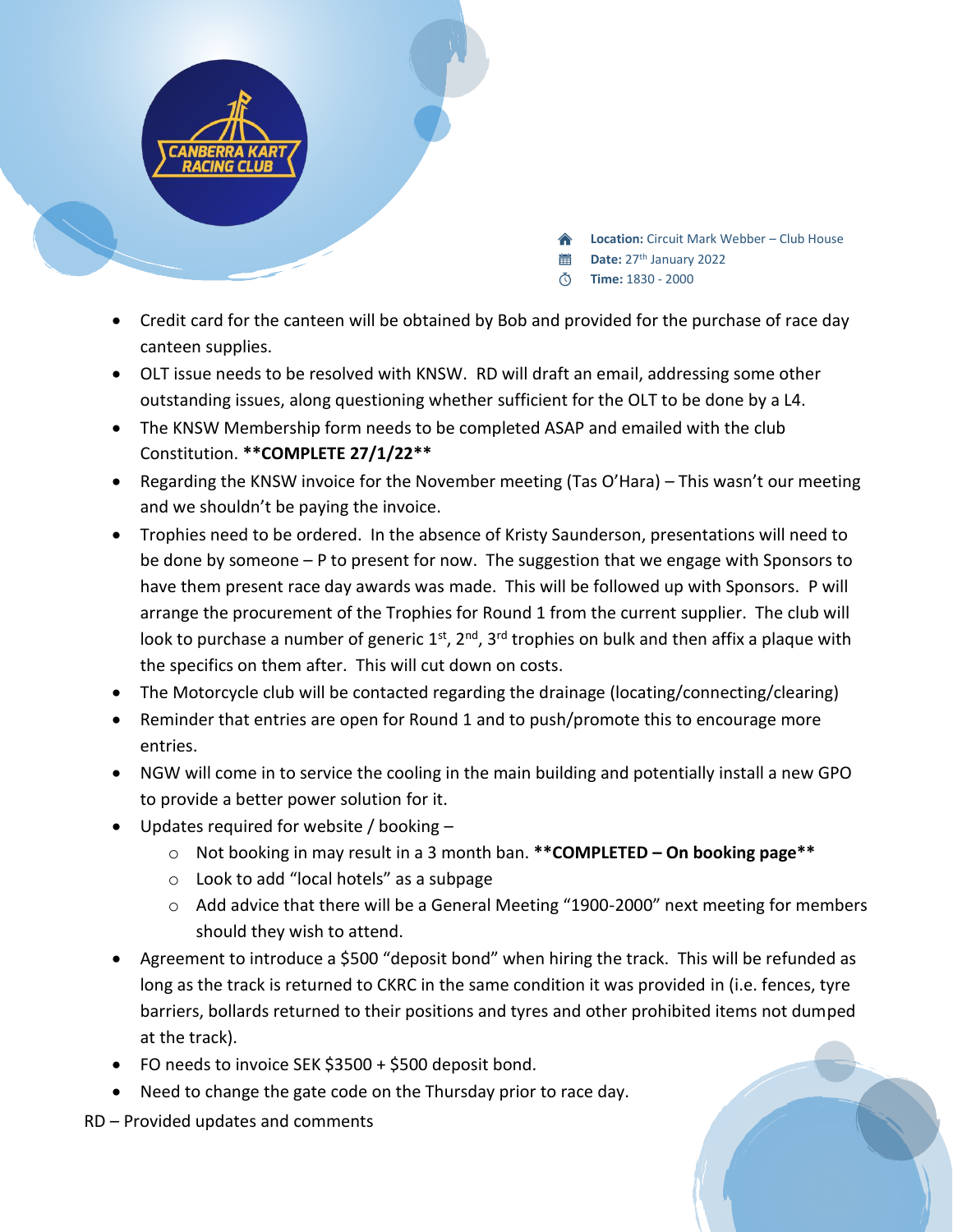

- **Location:** Circuit Mark Webber Club House
- **Date:** 27th January 2022
- **Time:** 1830 2000
- Per previous discussion, will draft a letter to KNSW regarding the OLT situation. Will be submitted by S once provided.
- WWVP cards KNSW has suggested these need to be NSW cards, but this is in direction conflict with the ACT not accepting NSW WWVP cards. **\*\*Addressed during the meeting – ML contacted Ben A (KNSW) and they will update/change their stance on this**\*\*
- New Router has been bought and setup in the Race Tower. Invoice provided to FO for reimbursement.
- Line markings in the Out Grid need re-marking. They are sufficient for this meet, but should be addressed prior to the Shake down meet in March. Cats eyes to be obtained and re-glued down with something more industrial.
- Has written to the EPA seeking as extension to the noise limits already in place. Seeking 0800- 1800. Has support from the FPCC and they are looking at a 12-month trial. Noise metering will need to be performed. This may mean that the Canberra Cup 2022 could be run under lights.
- More volunteers are needed to assist with race day.
- Wedges have been installed under the weight ramps so they maintain integrity under the weight of some of the heavy karts.

VP – Nothing further to add.

ML – Nothing further to add.

T – Made the suggestion that parents of the junior classes could assist with flagging during races and be told to spread out to facilitate this. P responded that the race day is outside of CKRC jurisdiction and is managed by KNSW under their guidelines. This flagging suggestion is outside their rules and not advised.

S – Made the suggestion to make use of Messenger for inter-committee communications as the current email solution can be hit/miss. This would allow rapid exchanges, acknowledgements, approval to proceed for payments, etc. Decision made to establish a group and add all committee, along with Josh and Tayla (Promotions).

The Meeting was closed at 2010

## **Upcoming meeting schedule:**

 $2<sup>nd</sup>$  March 2022 1830-1900 – Committee Meeting, 1900-2000 – General Meeting